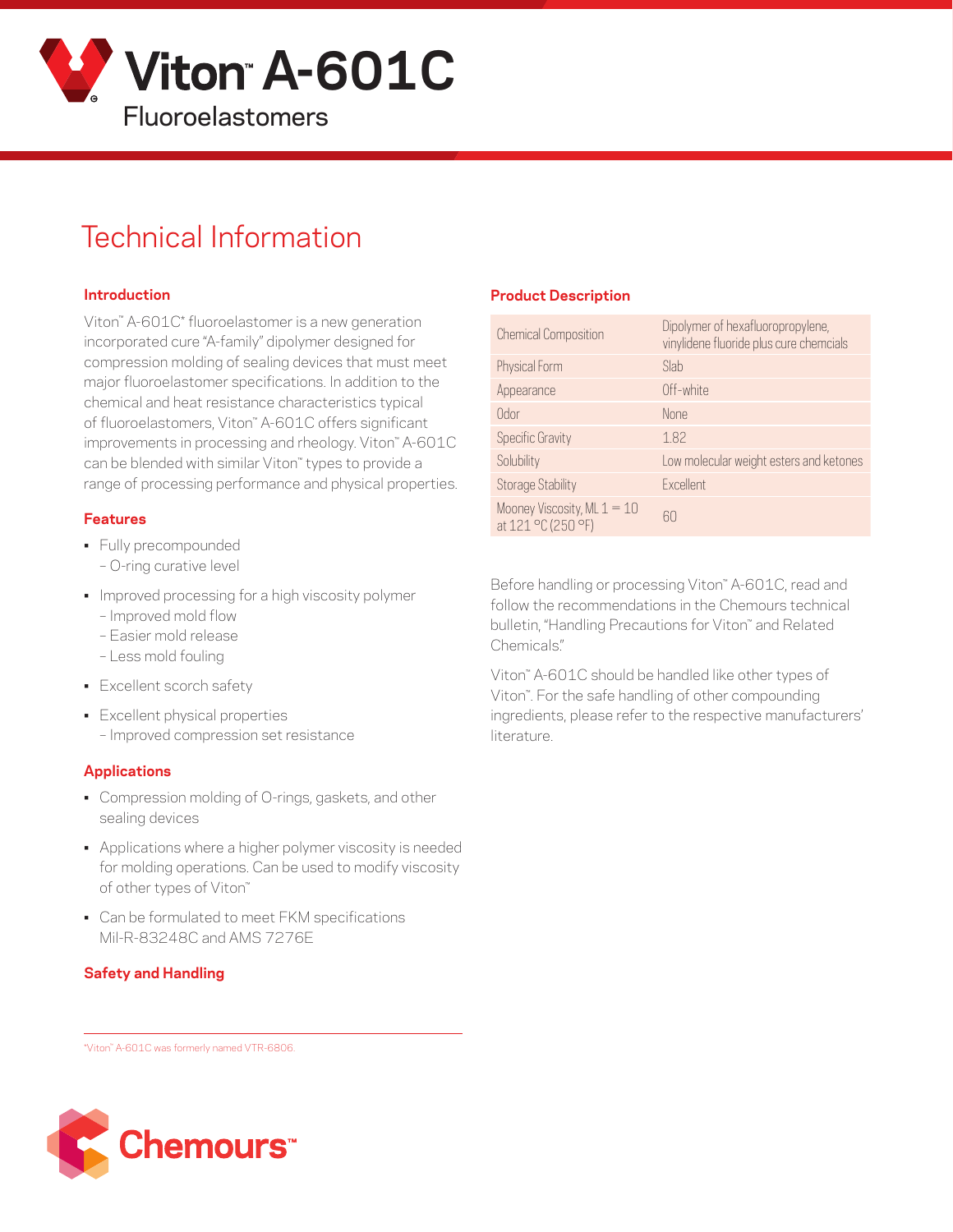### **Table 1. Performance of Viton™ A-601C in Typical Compounds**

|                                                                      |                         | Viton" A-601C                                                                 | Viton" A-401C | Viton" A-201C             | Viton" B-401C             |  |  |
|----------------------------------------------------------------------|-------------------------|-------------------------------------------------------------------------------|---------------|---------------------------|---------------------------|--|--|
| Viton" A-601C                                                        |                         | 100                                                                           |               |                           |                           |  |  |
| Viton" A-401C                                                        |                         |                                                                               | 100           |                           |                           |  |  |
| Viton" A-201C                                                        |                         |                                                                               |               | 100                       |                           |  |  |
| Viton" B-601C                                                        |                         |                                                                               |               |                           | 100                       |  |  |
| High-Activity MgO                                                    |                         | $\sqrt{3}$                                                                    | $\sqrt{3}$    | $\ensuremath{\mathsf{3}}$ | $\ensuremath{\mathsf{3}}$ |  |  |
| Calcium Hydroxide                                                    |                         | 6                                                                             | $6\,$         | $6\,$                     | 6                         |  |  |
| Carnauba Wax                                                         |                         | $\mathbf 1$                                                                   | 1             | $\perp$                   | $\mathbf 1$               |  |  |
| MT Black (N990)                                                      |                         | 30                                                                            | 30            | 30                        | 30                        |  |  |
| <b>Stock Properties</b>                                              |                         |                                                                               |               |                           |                           |  |  |
| Viscosity, ML 1 + 10 at 121 °C (250 °F)                              |                         |                                                                               |               |                           |                           |  |  |
| Units                                                                |                         | 100                                                                           | $70\,$        | 47                        | 103                       |  |  |
| Mooney Scorch, MS at 121 °C (250 °F)                                 |                         |                                                                               |               |                           |                           |  |  |
| Minimum, in Ib                                                       |                         | 100                                                                           | 69            | 48                        | 55                        |  |  |
| 2-pt rise, min                                                       |                         | 12.1                                                                          | 15.7          | >30                       | 16.2                      |  |  |
| 5-pt rise, min                                                       |                         | >30                                                                           | >30           |                           | >30                       |  |  |
| ODR at 177 °C (350 °F), Microdie, 3° Arc, 15 min                     |                         |                                                                               |               |                           |                           |  |  |
| $M1$ , in Ib                                                         |                         | 24                                                                            | 16            | $\hbox{9}$                | 22                        |  |  |
| $t_s$ 2, min                                                         |                         | 2.1                                                                           | 2.1           | 2.6                       | 2.7                       |  |  |
| $t_c$ 90, min                                                        |                         | 3.8                                                                           | 3.7           | 4.3                       | 6.1                       |  |  |
| $M_c$ 90, in·lb                                                      |                         | 129                                                                           | 122           | 106                       | 106                       |  |  |
| $M_H$ , in Ib                                                        |                         | 140                                                                           | 133           | 117                       | 115                       |  |  |
| Rosand Capillary Rheometer at 100 °C (212 °F), 1.5 mm Die, L/D = 0/1 |                         |                                                                               |               |                           |                           |  |  |
| Piston Speeds                                                        | <b>Shear Rate</b>       |                                                                               | Pressure, MPa |                           |                           |  |  |
| 12.7 mm/min                                                          | $113 sec-1$             | 8.7                                                                           | 6.9           | 5.6                       | 6.0                       |  |  |
| 50.8 mm/min                                                          | $452$ sec $^{-1}$       | 13.3                                                                          | 10.0          | 7.9                       | 7.9                       |  |  |
| 127 mm/min                                                           | $1130 \text{ sec}^{-1}$ | 34.7                                                                          | 17.1          | 11.7                      | 11.0                      |  |  |
| <b>Vulcanizate Properties</b>                                        |                         |                                                                               |               |                           |                           |  |  |
|                                                                      |                         | Slabs Cured: 10 min at 177 °C (350 °F) - Post-Cured: 24 hr at 232 °C (450 °F) |               |                           |                           |  |  |
| Stress/Strain at 23 °C (73 °F) - Original, post-cured                |                         |                                                                               |               |                           |                           |  |  |
| 100% Modulus, MPa (psi)                                              |                         | 7.9(1,140)                                                                    | 7.0(1,010)    | 6.5(940)                  | 6.7(975)                  |  |  |
| Tensile Strength, MPa (psi)                                          |                         | 16.0 (2,320)                                                                  | 13.8 (1,925)  | 12.1(1,750)               | 14.0 (2,030)              |  |  |
| Elongation at Break, %                                               |                         | 187                                                                           | 175           | 170                       | 203                       |  |  |
| Hardness, durometer A, pts                                           |                         | 77                                                                            | 78            | 78                        | 76                        |  |  |
| Stress/Strain at 23 °C (73 °F)—After aging 70 hr at 200 °C (392 °F)  |                         |                                                                               |               |                           |                           |  |  |
| 100% Modulus, MPa, % change                                          |                         | $7.8(-1.3)$                                                                   | $6.9(-1.4)$   | 7.2(10.8)                 | $6.6(-1.5)$               |  |  |
| Tensile Strength, MPa, % change                                      |                         | $14.7(-8.1)$                                                                  | $13.3(-3.6)$  | 12.3(1.7)                 | $13.7(-2.1)$              |  |  |
| Elongation at Break, % change                                        |                         | $183(-2.1)$                                                                   | 194 (10.9)    | $169(-0.6)$               | 213(4.9)                  |  |  |
| Hardness, durometer A, pts                                           |                         | 77                                                                            | 78            | 77                        | 75                        |  |  |

*continued*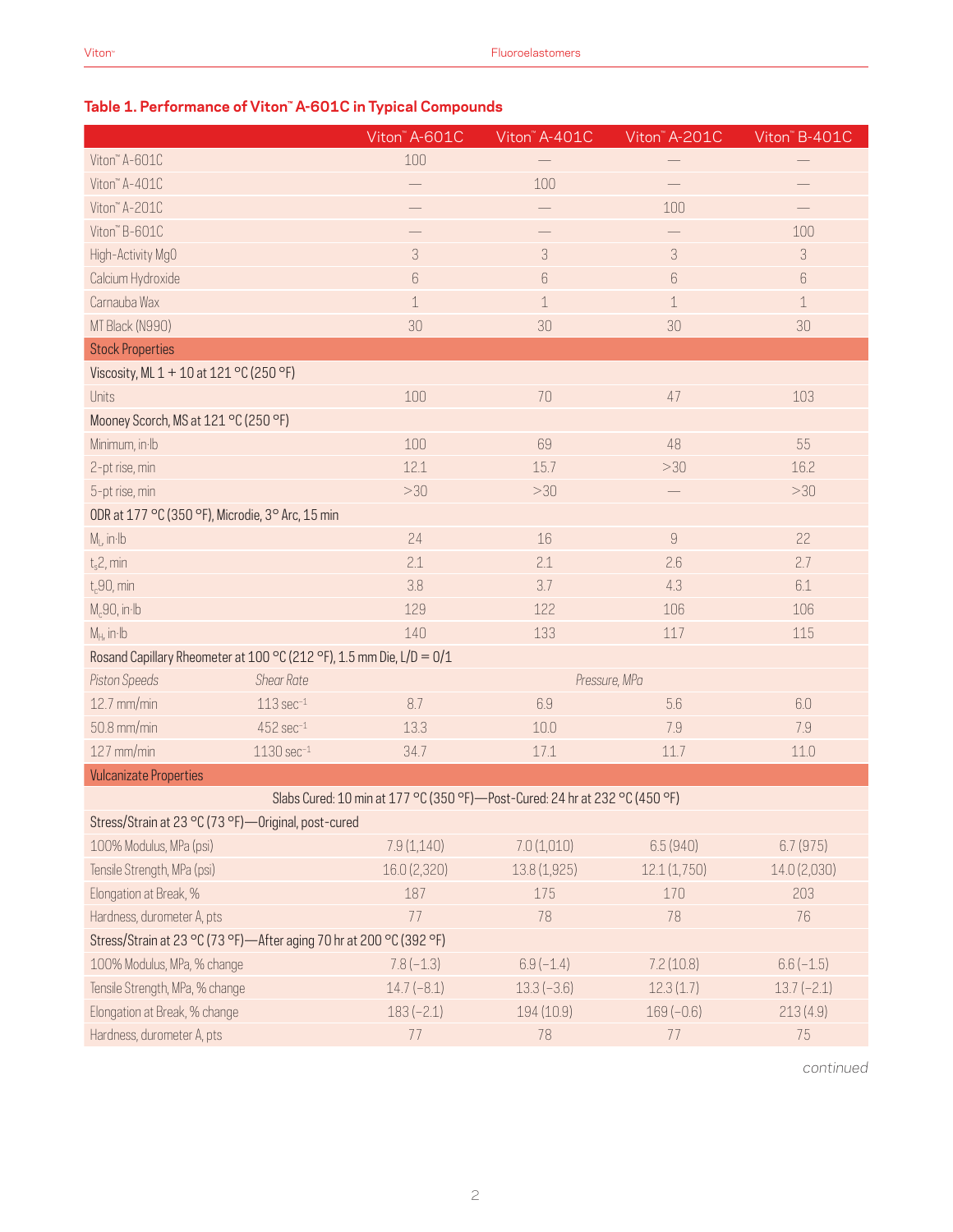#### **Table 1. Performance of Viton™ A-601C in Typical Compounds (continued)**

|                                                                      | Viton" A-601C | Viton" A-401C                                                                                                                                                                                                                                                                                                                                                                                                                                                 | Viton" A-201C  | Viton" B-401C |
|----------------------------------------------------------------------|---------------|---------------------------------------------------------------------------------------------------------------------------------------------------------------------------------------------------------------------------------------------------------------------------------------------------------------------------------------------------------------------------------------------------------------------------------------------------------------|----------------|---------------|
| Stress/Strain at 23 °C (73 °F)-After aging 168 hr at 200 °C (392 °F) |               |                                                                                                                                                                                                                                                                                                                                                                                                                                                               |                |               |
| 100% Modulus, MPa, % change                                          | $7.7(-2.5)$   | 7.6(8.6)                                                                                                                                                                                                                                                                                                                                                                                                                                                      | 6.7(3.1)       | $6.6(-1.5)$   |
| Tensile Strength, MPa, % change                                      | $13.8(-13.8)$ | $13.3(-3.6)$                                                                                                                                                                                                                                                                                                                                                                                                                                                  | $12.0(-0.8)$   | $13.2(-5.7)$  |
| Elongation at Break, % change                                        | $171(-8.6)$   | $174(-0.6)$                                                                                                                                                                                                                                                                                                                                                                                                                                                   | 179(5.3)       | $198(-2.5)$   |
| Hardness, durometer A, pts                                           | 77            | 78                                                                                                                                                                                                                                                                                                                                                                                                                                                            | 79             | 77            |
| Stress/Strain at 23 °C (73 °F)—After aging 70 hr at 250 °C (482 °F)  |               |                                                                                                                                                                                                                                                                                                                                                                                                                                                               |                |               |
| 100% Modulus, MPa, % change                                          | $6.9(-12.7)$  | $6.8(-2.9)$                                                                                                                                                                                                                                                                                                                                                                                                                                                   | $5.8(-10.8)$   | $5.0(-25.4)$  |
| Tensile Strength, MPa, % change                                      | $13.9(-13.1)$ | $12.8(-7.2)$                                                                                                                                                                                                                                                                                                                                                                                                                                                  | $10.6(-12.4)$  | $11.7(-16.4)$ |
| Elongation at Break, % change                                        | $174(-7.0)$   | $172(-1.7)$                                                                                                                                                                                                                                                                                                                                                                                                                                                   | 173(1.8)       | 208(2.5)      |
| Hardness, durometer A, pts                                           | 77            | 78                                                                                                                                                                                                                                                                                                                                                                                                                                                            | 79             | 75            |
| Stress/Strain at 23 °C (73 °F)-After aging 70 hr at 275 °C (527 °F)  |               |                                                                                                                                                                                                                                                                                                                                                                                                                                                               |                |               |
| 100% Modulus, MPa, % change                                          | $5.6(-29.1)$  | $5.0(-28.6)$                                                                                                                                                                                                                                                                                                                                                                                                                                                  | $4.9(-24.6)$   | 3.2(52.2)     |
| Tensile Strength, MPa, % change                                      | $10.6(-33.8)$ | $10.7(-22.5)$                                                                                                                                                                                                                                                                                                                                                                                                                                                 | $9.0(-25.6)$   | $8.6(-38.6)$  |
| Elongation at Break, % change                                        | $184(-1.6)$   | 218(24.6)                                                                                                                                                                                                                                                                                                                                                                                                                                                     | 190(11.8)      | 283 (39.4)    |
| Hardness, durometer A, pts                                           | 77            | 76                                                                                                                                                                                                                                                                                                                                                                                                                                                            | 77             | 72            |
| Compression Set, Method B, O-Rings, %                                |               |                                                                                                                                                                                                                                                                                                                                                                                                                                                               |                |               |
| 70 hr at 23 °C (73 °F)                                               | 6             | $\overline{7}$                                                                                                                                                                                                                                                                                                                                                                                                                                                | $\overline{9}$ | 11            |
| 22 hr at 175 °C (347 °F)                                             | 6             | $\mathcal{G}% =\mathcal{G}_{1}\mathcal{G}_{1}\mathcal{G}_{2}\mathcal{G}_{3}\mathcal{G}_{4} \mathcal{G}_{5} \mathcal{G}_{6} \mathcal{G}_{7} \mathcal{G}_{8} \mathcal{G}_{9} \mathcal{G}_{9} \mathcal{G}_{9} \mathcal{G}_{9} \mathcal{G}_{9} \mathcal{G}_{9} \mathcal{G}_{9} \mathcal{G}_{9} \mathcal{G}_{9} \mathcal{G}_{9} \mathcal{G}_{9} \mathcal{G}_{9} \mathcal{G}_{9} \mathcal{G}_{9} \mathcal{G}_{9} \mathcal{G}_{9} \mathcal{G}_{9} \mathcal{G}_{9} \$ | 6              | 11            |
| 22 hr at 200 °C (392 °F)                                             | 11            | 14                                                                                                                                                                                                                                                                                                                                                                                                                                                            | 14             | 14            |
| 70 hr at 200 °C (392 °F)                                             | 20            | 20                                                                                                                                                                                                                                                                                                                                                                                                                                                            | 21             | 24            |
| 168 hr at 200 °C (392 °F)                                            | 29            | 30                                                                                                                                                                                                                                                                                                                                                                                                                                                            | 36             | 37            |
| 70 hr at 232 °C (450 °F)                                             | 36            | 44                                                                                                                                                                                                                                                                                                                                                                                                                                                            | 47             | 50            |
| A Afficial contractors of A Financial                                |               |                                                                                                                                                                                                                                                                                                                                                                                                                                                               |                |               |

\*1 MPa is equal to 145 psi

#### **Table 2. Effect of Carbon Black Level in Viton™ A-601C**

|                                                  | 60 phr | 45 phr | 30 phr | 15 phr | 5 phr          | 2 phr |
|--------------------------------------------------|--------|--------|--------|--------|----------------|-------|
| Viton" A-601C                                    | 100    | 100    | 100    | 100    | 100            | 100   |
| High-Activity MgO                                | 3      | 3      | 3      | 3      | 3              | 3     |
| Calcium Hydroxide                                | 6      | 6      | 6      | 6      | 6              | 3     |
| MT Black (N990)                                  | 60     | 45     | 30     | 15     | $\overline{5}$ | 5     |
| <b>Stock Properties</b>                          |        |        |        |        |                |       |
| Viscosity, ML 1 + 10 at 121 °C (250 °F)          |        |        |        |        |                |       |
| <b>Units</b>                                     | 144    | 124    | 103    | 90     | 84             | 79    |
| Mooney Scorch, MS at 121 °C (250 °F)             |        |        |        |        |                |       |
| Minimum, in Ib                                   | 79     | 67     | 56     | 48     | 45             | 41    |
| 2-pt rise, min                                   | 28.3   | 23.1   | 18.8   | >30    | >30            | >30   |
| 5-pt rise, min                                   | >30    | >30    | >30    |        |                |       |
| ODR at 177 °C (350 °F), Microdie, 3° Arc, 15 min |        |        |        |        |                |       |
| $M_L$ , in $Ib$                                  | 28     | 26     | 22     | 20     | 19             | 17    |
| $t_s$ 2, min                                     | 1.7    | 1.8    | 2.0    | 2.4    | 2.7            | 3.1   |
| $t_c$ 90, min                                    | 3.7    | 3.5    | 3.8    | 4.3    | 4.5            | 5.4   |
| $M_c$ 90, in·lb                                  | 151    | 139    | 124    | 107    | 93             | 91    |
| $M_H$ , in Ib                                    | 165    | 151    | 136    | 117    | 101            | 99    |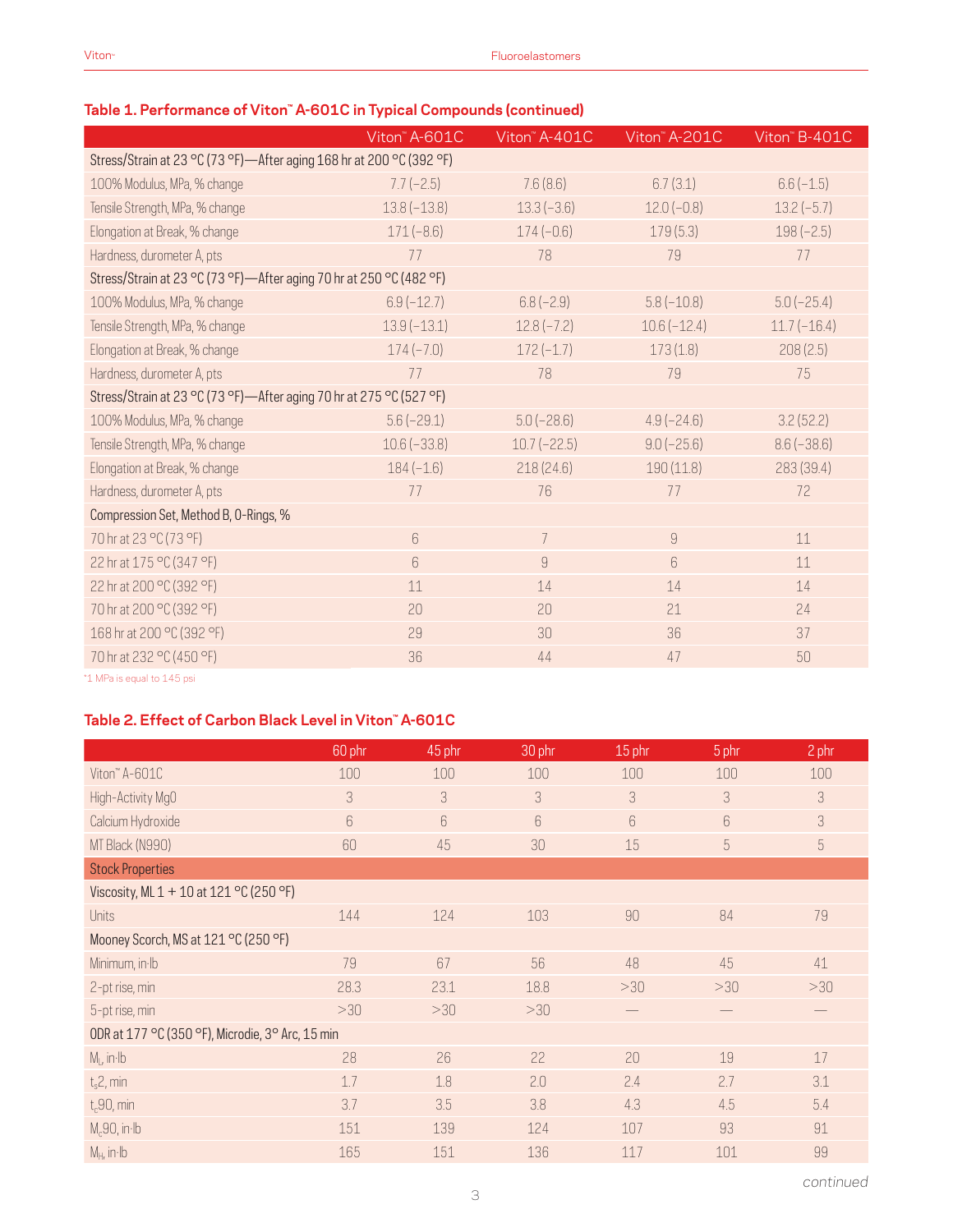## 60 phr 45 phr 30 phr 15 phr 5 phr 2 phr Rosand Capillary Rheometer at 100 °C (212 °F), 1.5 mm Die, L/D = 0/1 *Piston Speeds Shear Rate Pressure, MPa* 12.7 mm/min 113 sec $^{-1}$  9.7 9.3 8.4 7.7 7.7 7.6 7.6  $50.8\,\rm{mm/min}$   $452\,\rm{sec}^{-1}$   $13.9$   $13.8$   $12.6$   $11.9$   $11.3$   $12.2$ 127 mm/min 1130 sec–1 41.9 37.3 35.6 28.2 23.6 22.3 Vulcanizate Properties Slabs Cured: 10 min at 177 °C (350 °F)—Post-Cured: 24 hr at 232 °C (450 °F) Stress/Strain at 23 °C (73 °F)—Original, post-cured 100% Modulus, MPa (psi) 11.7 (1,700) 9.8 (1,420) 6.4 (925) 3.6 (525) 2.1 (300) 1.8 (260) Tensile Strength, MPa (psi) 16.6 (2,400) 16.0 (2,320) 15.3 (2,225) 12.8 (1,850) 10.9 (1,575) 9.6 (1,395) Elongation at Break, % 159 175 219 236 265 254 Hardness, durometer A, pts 89 83 83 76 64 58 57 Stress/Strain at 23 °C (73 °F)—After aging 70 hr at 200 °C (392 °F) 100% Modulus, MPa, % change 12.4 (6.0) 9.7 (–1.0) 6.9 (7.8) 3.7 (2.8) 2.1 (0.0) 1.8 (0.0) Tensile Strength, MPa, % change  $16.8 (1.2)$   $16.0 (0.0)$   $15.8 (3.3)$   $12.7 (-0.8)$   $10.8 (-0.9)$   $9.1 (-5.2)$ Elongation at Break, % change 149 (–6.3) 174 (–0.6) 210 (–4.1) 233 (–1.3) 269 (1.5) 250 (–1.6) Hardness, durometer A, pts 88 88 82 75 65 58 58 58 Stress/Strain at 23 °C (73 °F)—After aging 168 hr at 200 °C (392 °F) 100% Modulus, MPa, % change 12.4 (6.0) 9.9 (1.0) 6.9 (7.8) 3.8 (5.6) 2.2 (4.8) 1.8 (0.0) Tensile Strength, MPa, % change  $16.6 (0.0)$   $16.6 (3.8)$   $15.3 (0.0)$   $13.2 (3.1)$   $9.9 (-9.2)$   $8.0 (-16.7)$ Elongation at Break, % change 142 (–10.7) 175 (0.0) 201 (–8.2) 233 (–1.3) 240 (–9.4) 233 (–8.3) Hardness, durometer A, pts 89 83 83 75 65 58 58 56 Stress/Strain at 23 °C (73 °F)—After aging 70 hr at 250 °C (450 °F) 100% Modulus, MPa, % change 13.2 (12.8) 9.9 (1.0) 6.0 (–6.3) 3.1 (–13.9) 1.8 (14.3) 1.4 (–22.2) Tensile Strength, MPa, % change  $16.7 (0.6)$   $15.8 (-1.3)$   $14.3 (-6.5)$   $11.4 (-10.9)$   $11.5 (5.5)$   $8.9 (-7.3)$ Elongation at Break, % change 127 (–20.1) 152 (–13.1) 189 (–13.7) 218 (–7.6) 299 (12.8) 284 (11.8) Hardness, durometer A, pts 89 83 83 74 64 56 53 Stress/Strain at 23 °C (73 °F)—After aging 70 hr at 275 °C (527 °F) 100% Modulus, MPa, % change 8.9 (–23.9) 6.3 (–35.7) 4.3 (–32.8) 2.1 (–41.7) 1.3 (38.1) 1.0 (–44.4) Tensile Strength, MPa, % change 12.3 (–25.9) 12.0 (–25.0) 11.5 (–24.8) 10.4 (–18.8) 8.6 (–21.1) 7.7 (–19.8) Elongation at Break, % change 148 (–6.9) 196 (12.0) 238 (8.7) 304 (28.8) 333 (25.7) 349 (37.4) Hardness, durometer A, pts 88 82 71 59 52 49 Compression Set, Method B, O-Rings, % 70 hr at 23 °C (73 °F) 9 3 3 4 0 4 10 6 6 3 3 3 3 4 3 4 10 6 6 3 4 3 4 3 4 3 4 10 6 4 3 4 3 4 4 5 4  $\pm$  0.1  $22 \text{ hr at } 175 \text{ }^{\circ} \text{C} (347 \text{ }^{\circ} \text{F})$  11 9 6 6 4 4 4 22 hr at 200 °C (392 °F) 14 11 9 9 9 7 6 6 70 hr at 200 °C (392 °F) 20 19 11 11 11 11 168 hr at 200 °C (392 °F) 29 23 21 17 17 17 17 70 hr at 232 °C (450 °F) 39 33 31 26 23 29 31 26 23 29

#### **Table 2. Effect of Carbon Black Level in Viton™ A-601C (continued)**

\*1 MPa is equal to 145 psi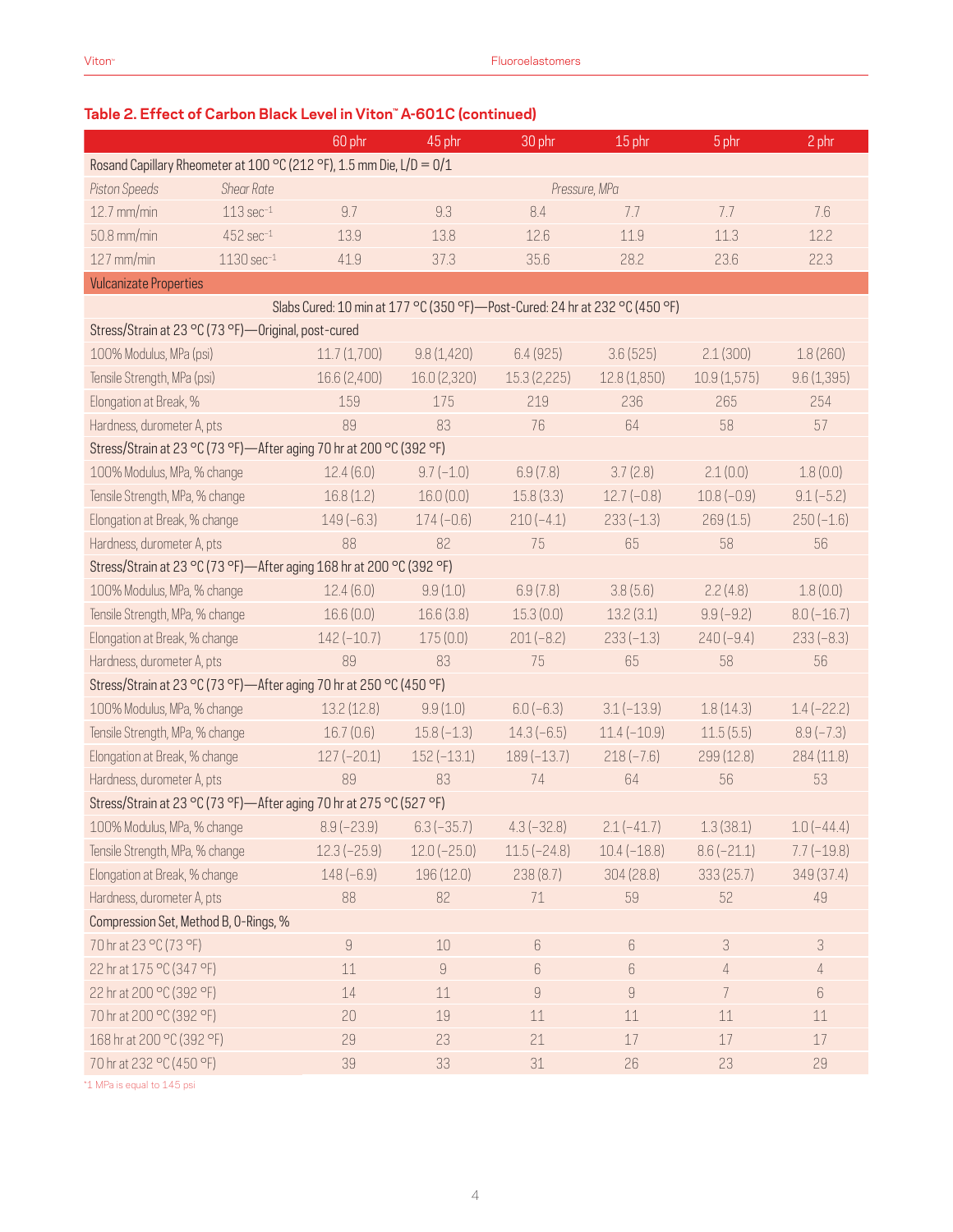#### **Table 3. Effect of Mineral Fillers in Viton™ A-601C**

|                                                                      |                         | <b>MT Black</b>                                                             | Albaglos®         | Nyad <sup>®</sup> 400 | Celite <sup>®</sup> 350  | <b>Blanc Fixe</b> | Ti-Pure <sup>"</sup> R-960 |
|----------------------------------------------------------------------|-------------------------|-----------------------------------------------------------------------------|-------------------|-----------------------|--------------------------|-------------------|----------------------------|
| Viton" A-601C                                                        |                         | 100                                                                         | 100               | 100                   | 100                      | 100               | 100                        |
| High-Activity MgO                                                    |                         | 3                                                                           | 3                 | 3                     | 3                        | 3                 | 3                          |
| Calcium Hydroxide                                                    |                         | 6                                                                           | 6                 | $6\,$                 | 6                        | 6                 | 3                          |
| MT Black (N990)                                                      |                         | 30                                                                          |                   |                       |                          |                   |                            |
| Albaglos®                                                            |                         |                                                                             | 30                |                       |                          |                   |                            |
| Nyad <sup>®</sup> 400                                                |                         |                                                                             |                   | 30                    |                          |                   |                            |
| Celite <sup>®</sup> 350                                              |                         |                                                                             |                   |                       | 30                       |                   |                            |
| <b>Blanc Fixe</b>                                                    |                         |                                                                             |                   |                       |                          | 30                |                            |
| Ti-Pure™R-960                                                        |                         |                                                                             | $\qquad \qquad -$ |                       | $\qquad \qquad -$        |                   | 30                         |
| <b>Stock Properties</b>                                              |                         |                                                                             |                   |                       |                          |                   |                            |
| Viscosity, ML 1 + 10 at 121 °C (250 °F)                              |                         |                                                                             |                   |                       |                          |                   |                            |
| <b>Units</b>                                                         |                         | 103                                                                         | 111               | 103                   | 131                      | 91                | 90                         |
| Mooney Scorch, MS at 121 °C (250 °F)                                 |                         |                                                                             |                   |                       |                          |                   |                            |
| Minimum, in Ib                                                       |                         | 56                                                                          | 59                | 55                    | 69                       | 51                | 49                         |
| 2-pt rise, min                                                       |                         | 18.8                                                                        | >30               | >30                   | >30                      | >30               | >30                        |
| 5-pt rise, min                                                       |                         | >30                                                                         |                   | $\qquad \qquad -$     | $\overline{\phantom{0}}$ |                   | $\qquad \qquad -$          |
| ODR at 177 °C (350 °F), Microdie, 3° Arc, 15 min                     |                         |                                                                             |                   |                       |                          |                   |                            |
| $M1$ , in Ib                                                         |                         | 22                                                                          | 26                | 24                    | 27                       | 20                | 20                         |
| $t_s$ 2, min                                                         |                         | 2.0                                                                         | 2.3               | 2.2                   | 2.0                      | 2.4               | 2.7                        |
| $t_c$ 90, min                                                        |                         | 3.8                                                                         | 4.1               | 3.5                   | 3.3                      | 4.1               | 5.1                        |
| $M_c$ 90, in·lb                                                      |                         | 124                                                                         | 116               | 112                   | 126                      | 104               | 98                         |
| $M_H$ , in Ib                                                        |                         | 136                                                                         | 126               | 122                   | 137                      | 113               | 106                        |
| Rosand Capillary Rheometer at 100 °C (212 °F), 1.5 mm Die, L/D = 0/1 |                         |                                                                             |                   |                       |                          |                   |                            |
| <b>Piston Speeds</b>                                                 | <b>Shear Rate</b>       |                                                                             |                   |                       | Pressure, MPa            |                   |                            |
| 12.7 mm/min                                                          | $113 sec-1$             | 8.4                                                                         | 7.8               | 7.3                   | 8.4                      | 7.1               | 8.0                        |
| 50.8 mm/min                                                          | $452$ sec $^{-1}$       | 12.6                                                                        | 11.8              | 10.3                  | 12.1                     | 11.6              | 11.5                       |
| 127 mm/min                                                           | $1130 \text{ sec}^{-1}$ | 35.6                                                                        | 29.3              | 19.5                  | 24.2                     | 23.9              | 26.2                       |
| <b>Vulcanizate Properties</b>                                        |                         |                                                                             |                   |                       |                          |                   |                            |
|                                                                      |                         | Slabs Cured: 10 min at 177 °C (350 °F)-Post-Cured: 24 hr at 232 °C (450 °F) |                   |                       |                          |                   |                            |
| Stress/Strain at 23 °C (73 °F)-Original, post-cured                  |                         |                                                                             |                   |                       |                          |                   |                            |
| 100% Modulus, MPa (psi)                                              |                         | 6.4(925)                                                                    | 5.4(790)          | 6.0(870)              | 9.5(1,375)               | 3.4(495)          | 3.8(555)                   |
| Tensile Strength, MPa (psi)                                          |                         | 15.3(2,225)                                                                 | 14.9 (2,160)      | 11.0(1,600)           | 14.8 (2,145)             | 11.4(1,655)       | 13.3(1,925)                |
| Elongation at Break, %                                               |                         | 219                                                                         | 216               | 230                   | 188                      | 258               | 228                        |
| Hardness, durometer A, pts                                           |                         | 76                                                                          | 69                | 67                    | 76                       | 63                | 65                         |
| Stress/Strain at 23 °C (73 °F)-After aging 70 hr at 200 °C (392 °F)  |                         |                                                                             |                   |                       |                          |                   |                            |
| 100% Modulus, MPa, % change                                          |                         | 6.9(7.8)                                                                    | 5.5(1.9)          | 7.1(18.3)             | 11.4(20.0)               | 3.4(0.0)          | 4.1(7.9)                   |
| Tensile Strength, MPa, % change                                      |                         | 15.8(3.3)                                                                   | $13.8(-7.4)$      | 11.4(3.6)             | 15.3(3.4)                | $9.3(-18.4)$      | $12.6(-5.3)$               |
| Elongation at Break, % change                                        |                         | $210(-4.1)$                                                                 | $198(-8.3)$       | $198(-13.9)$          | $143(-23.9)$             | $203(-21.3)$      | $200(-12.3)$               |
| Hardness, durometer A, pts                                           |                         | 75                                                                          | 69                | 68                    | 76                       | 64                | 67                         |

*continued*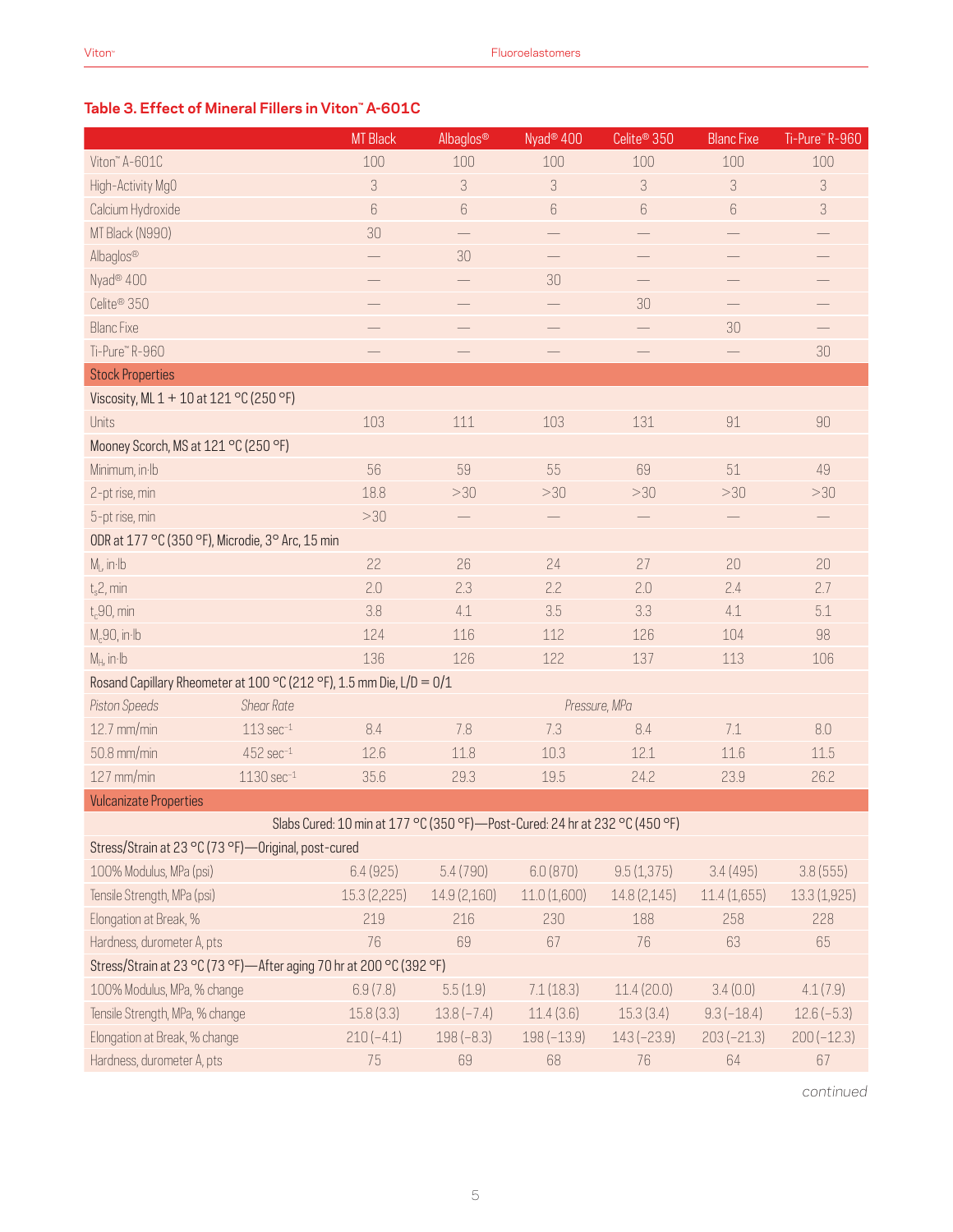# **Table 3. Effect of Mineral Fillers in Viton™ A-601C (continued)**

|                                                                      | <b>MT Black</b> | Albaglos®     | Nyad <sup>®</sup> 400 | Celite <sup>®</sup> 350 | <b>Blanc Fixe</b> | Ti-Pure" R-960 |  |
|----------------------------------------------------------------------|-----------------|---------------|-----------------------|-------------------------|-------------------|----------------|--|
| Stress/Strain at 23 °C (73 °F)-After aging 168 hr at 200 °C (392 °F) |                 |               |                       |                         |                   |                |  |
| 100% Modulus, MPa, % change                                          | 6.9(7.8)        | 6.4(18.5)     | 6.9(15.0)             | 12.9(35.8)              | 3.7(8.8)          | 4.4(15.8)      |  |
| Tensile Strength, MPa, % change                                      | 15.3(0.0)       | $14.0(-6.0)$  | 11.2(1.8)             | 16.9(14.2)              | 11.4(0.0)         | $13.1(-1.5)$   |  |
| Elongation at Break, % change                                        | $201(-8.2)$     | $173(-19.9)$  | $173(-24.8)$          | $136(-27.7)$            | $228(-11.6)$      | $190(-16.7)$   |  |
| Hardness, durometer A, pts                                           | 75              | 69            | 68                    | 77                      | 64                | 67             |  |
| Stress/Strain at 23 °C (73 °F)-After aging 70 hr at 250 °C (482 °F)  |                 |               |                       |                         |                   |                |  |
| 100% Modulus, MPa, % change                                          | $6.0(-6.3)$     | 6.3(16.7)     | 6.6(10.0)             | $9.4(-1.1)$             | $2.9(-14.7)$      | $3.3(-13.2)$   |  |
| Tensile Strength, MPa, % change                                      | $14.3(-6.5)$    | $13.8(-7.4)$  | $10.8(-1.8)$          | $14.1(-4.7)$            | $10.1(-11.4)$     | 14.2(6.8)      |  |
| Elongation at Break, % change                                        | $189(-13.7)$    | $175(-19.0)$  | $196(-14.8)$          | $160(-14.9)$            | $237(-8.1)$       | 258(13.2)      |  |
| Hardness, durometer A, pts                                           | 74              | 71            | 66                    | 76                      | 62                | 67             |  |
| Stress/Strain at 23 °C (73 °F)-After aging 70 hr at 275 °C (527 °F)  |                 |               |                       |                         |                   |                |  |
| 100% Modulus, MPa, % change                                          | $4.3(-32.8)$    | 7.7(42.6)     | $5.4(-10.0)$          | $6.2(-34.7)$            | $2.2(-35.3)$      | 4.1(7.9)       |  |
| Tensile Strength, MPa, % change                                      | $11.5(-24.8)$   | $12.9(-13.4)$ | $9.0(-18.2)$          | $8.9(-39.9)$            | $9.0(-21.1)$      | $10.5(-21.1)$  |  |
| Elongation at Break, % change                                        | 238(8.7)        | $158(-26.9)$  | $207(-10.0)$          | $183(-2.7)$             | 305(18.2)         | $215(-5.7)$    |  |
| Hardness, durometer A, pts                                           | 71              | 74            | 65                    | 76                      | 59                | 71             |  |
| Compression Set, Method B, O-Rings, %                                |                 |               |                       |                         |                   |                |  |
| 70 hr at 23 °C (73 °F)                                               | 6               | 6             | 3                     | 6                       | $\overline{4}$    | $\overline{7}$ |  |
| 22 hr at 175 °C (347 °F)                                             | 6               | 6             | $\overline{4}$        | $\overline{4}$          | 6                 | $\overline{4}$ |  |
| 22 hr at 200 °C (392 °F)                                             | 9               | 9             | 6                     | 9                       | $\overline{7}$    | 9              |  |
| 70 hr at 200 °C (392 °F)                                             | 11              | 17            | $\overline{9}$        | 15                      | 11                | 14             |  |
| 168 hr at 200 °C (392 °F)                                            | 21              | 23            | 20                    | 25                      | 20                | 23             |  |
| 70 hr at 232 °C (450 °F)                                             | 31              | 37            | 29                    | 35                      | 31                | 27             |  |
|                                                                      |                 |               |                       |                         |                   |                |  |

\*1 MPa is equal to 145 psi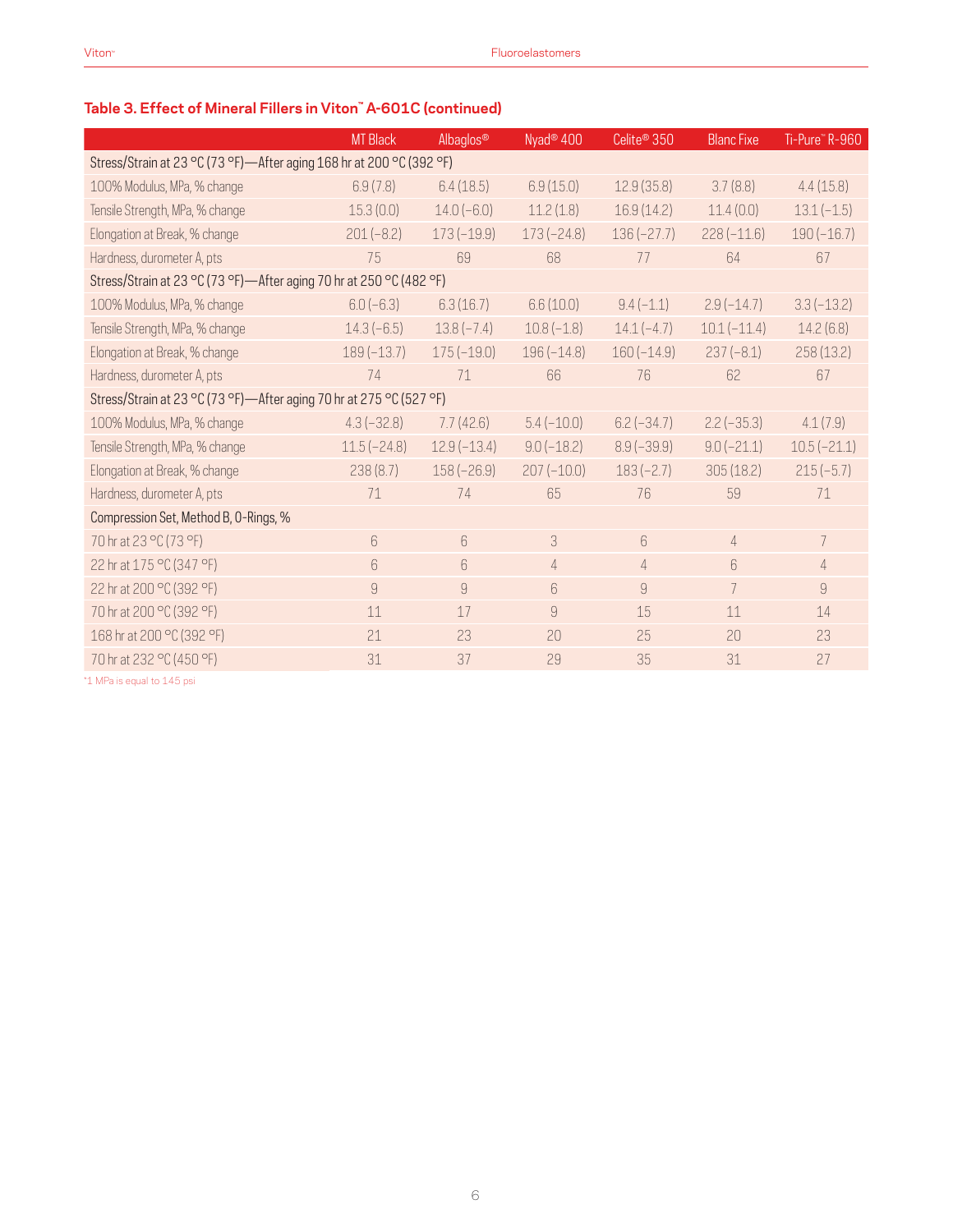|                                                                                                                | Viton" A-601C  |                                   |                  |
|----------------------------------------------------------------------------------------------------------------|----------------|-----------------------------------|------------------|
| Viton" A-601C                                                                                                  | 100            |                                   |                  |
| High-Activity Mg0                                                                                              | 3              |                                   |                  |
| Calcium Hydroxide                                                                                              | $6\,$          |                                   |                  |
| MT Black (N990)                                                                                                | 30             |                                   |                  |
| <b>Vulcanizate Properties</b>                                                                                  |                | Mil-R-83248B<br>(Type I, Class I) | <b>AMS 7276E</b> |
| Slabs Cured: 10 min at 177 °C (350 °F)-Post-Cured: 24 hr at 232 °C (450 °F)                                    |                |                                   |                  |
| Stress/Strain at 23 °C (73 °F) - Original, post-cure                                                           |                |                                   |                  |
| Tensile Strength, MPa (psi)                                                                                    | 11.0(1,600)    | 9.65(1,400)                       | 9.65(1,400)      |
| Elongation at Break, %                                                                                         | 175            | 125                               | 125              |
| Hardness, durometer A, points                                                                                  | 77             | $75 = 5$                          | $75 = 5$         |
| $TR_{10}$ (max. $°C$ [°F])                                                                                     | $-17(+1)$      | $-15 (+5)$                        | $-15 (+5)$       |
| Specific Gravity                                                                                               | 1.84           |                                   |                  |
| Stress/Strain at 23 °C (73 °F)-After aging 70 hr at 270 °C (518 °F)                                            |                |                                   |                  |
| Tensile Strength, % change (max.)                                                                              | $-25$          | $-35$                             | $-35$            |
| Elongation at Break, % change (max.)                                                                           | $+10$          | $-15$                             | $-15$            |
| Hardness, pts change                                                                                           | $+1$           | $-5t0 + 10$                       | $-5t0 + 10$      |
| Weight Loss, %                                                                                                 | $\overline{4}$ | 10                                | 10               |
| Stress/Strain at 23 °C (73 °F)—After aging 70 hr at 23 °C (73 °F) in TT-S-735 Type III (ASTM Reference Fuel B) |                |                                   |                  |
| Tensile Strength, % change (max.)                                                                              | $-10$          | $-20$                             | $-20$            |
| Elongation at Break, % change (max.)                                                                           | $-9$           | $-20$                             | $-20$            |
| Hardness, pts change                                                                                           | $-1$           | $\pm 5$                           | ±5               |
| Volume Swell, %                                                                                                | $+1$           | $+0t0+5$                          | $+0t0+5$         |
| Stress/Strain at 23 °C (73 °F)—After aging 70 hr at 200 °C (392 °F) in ARM-200 (AMS 3023)                      |                |                                   |                  |
| Tensile Strength, % change (max.)                                                                              | $-21$          | $-35$                             | $-35$            |
| Elongation at Break, % change (max.)                                                                           | $-11$          | $-20$                             | $-20$            |
| Hardness, pts change                                                                                           | $-11$          | $0 to -15$                        | $0 to -15$       |
| Volume Swell, %                                                                                                | $+16$          | $+1$ to $+25$                     | $+1$ to $+25$    |
| Compression Set, %, Method B                                                                                   | $\overline{4}$ | 10                                | $10$             |
| Compression Set, Method B, %, 0-Rings, 25 x 3.5 mm (0.984 x 0.139 in)                                          |                |                                   |                  |
| 22 hr at 200 °C (392 °F)                                                                                       | 8              | 15                                | 15               |
| 70 hr at 200 °C (392 °F)                                                                                       | 14             |                                   |                  |
| 336 hr at 200 °C (392 °F)                                                                                      | 28             | 40                                | 40               |

### **Table 4. Performance of Viton™ A-601C in Fluoroelastomer Specifications**